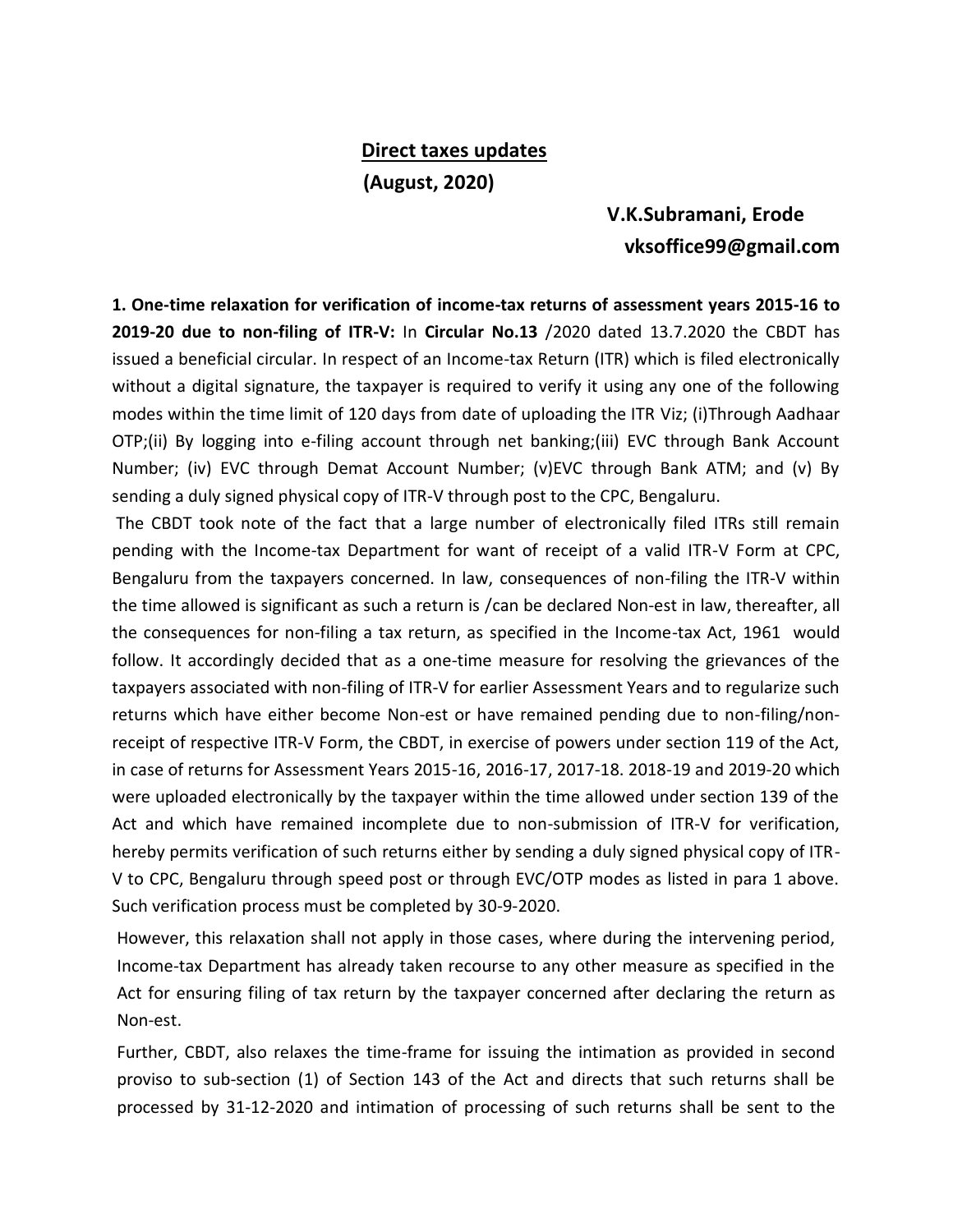taxpayer concerned as per the laid down procedure. In refund cases, while determining the interest, provision of section 244A (2) of the Act would apply. In case the taxpayer concerned does not get his return regularized by furnishing a valid verification (either ITR-V or EVC/OTP) by 30-9-2020, necessary consequences as provided in law for non-filing the return may follow.

**2. Clarification in relation to notification issued clause (v) of proviso to section 194N prior to its amendment by the Finance Act, 2020:** The CBDT in **Circular No.14 /2020** dated 20<sup>th</sup> July, 2020 has issued a circular which is clarificatory in nature. Section 194N of the Act as inserted by Finance (No. 2) Act 2019 provided for deduction of tax at source on payment made by a banking company, a co-operative society engaged in the business of banking or post office, in cash to a recipient exceeding Rs. 1 crore in aggregate during a financial year from one or more account maintained by such recipient. Clause (v) of proviso to the said section had empowered the Central Government, in consultation with the Reserve Bank of India (RBI), to exempt by way of notification in Official Gazette, persons or class of personsso that payments made to such persons or class of persons shall not be subjected to TDS under this section. Accordingly, in exercise of the said power, Central Government has issued three notifications which are as under: *(a) Notification 68 of 2019 dated 18.09.2019:* Cash Replenishment Agencies (CRAs) and franchise agents of white Label Automated Teller Machine Operators (W4TMOS) for the purpose of replenishing cash in ATMS operated by these entities subject to conditions mentioned in the said notification.(b) Notification 70 of 2019 dated 20.09.3019: Commission agent or trader operating under Agriculture Produce market Committee (APMC) and registered under any law relating to Agriculture Produce Market of the concerned State have been exempted subject to conditions specified in the said notification.(c) Notification 80 of 2019 dated I5.10.2019: The authorized dealer and its franchise agent and sub-agent and Full Fledged Money Changer (FFMC ) licensed by the Reserve Bank of India and its franchise agent for the purposes of,-Purchase of foreign currency from foreign tourists or non-residents visiting India or from resident Indians on their return to India, in cash as per the directions or guidelines issued by Reserve Bank of India; or Disbursement of inward remittances to the recipient beneficiaries in India in cash under Money Transfer Service Scheme (MTSS) of the Reserve Bank of India; and subject to the conditions specified in the said notification.

Section 194N of the Act was amended by the Finance Act, 2020 in order to make the provisions of the said section more stringent for non ITR filers. It isto note that the clause (v) of the proviso to section 194N prior to its amendment has now become fourth proviso to the said section. Representations have been received seeking clarification regarding the validity of the above mentioned notifications in light of the amendments carried out by Finance Act, 2020.The matter has been examined by the Board and it is hereby clarified that the above mentioned three notifications shall be deemed to be issued under fourth proviso to section 194N as amended by the Finance Act, 2020. It is further reiterated that the exemption allowed under the said notifications shall be subject to the conditions laid down therein.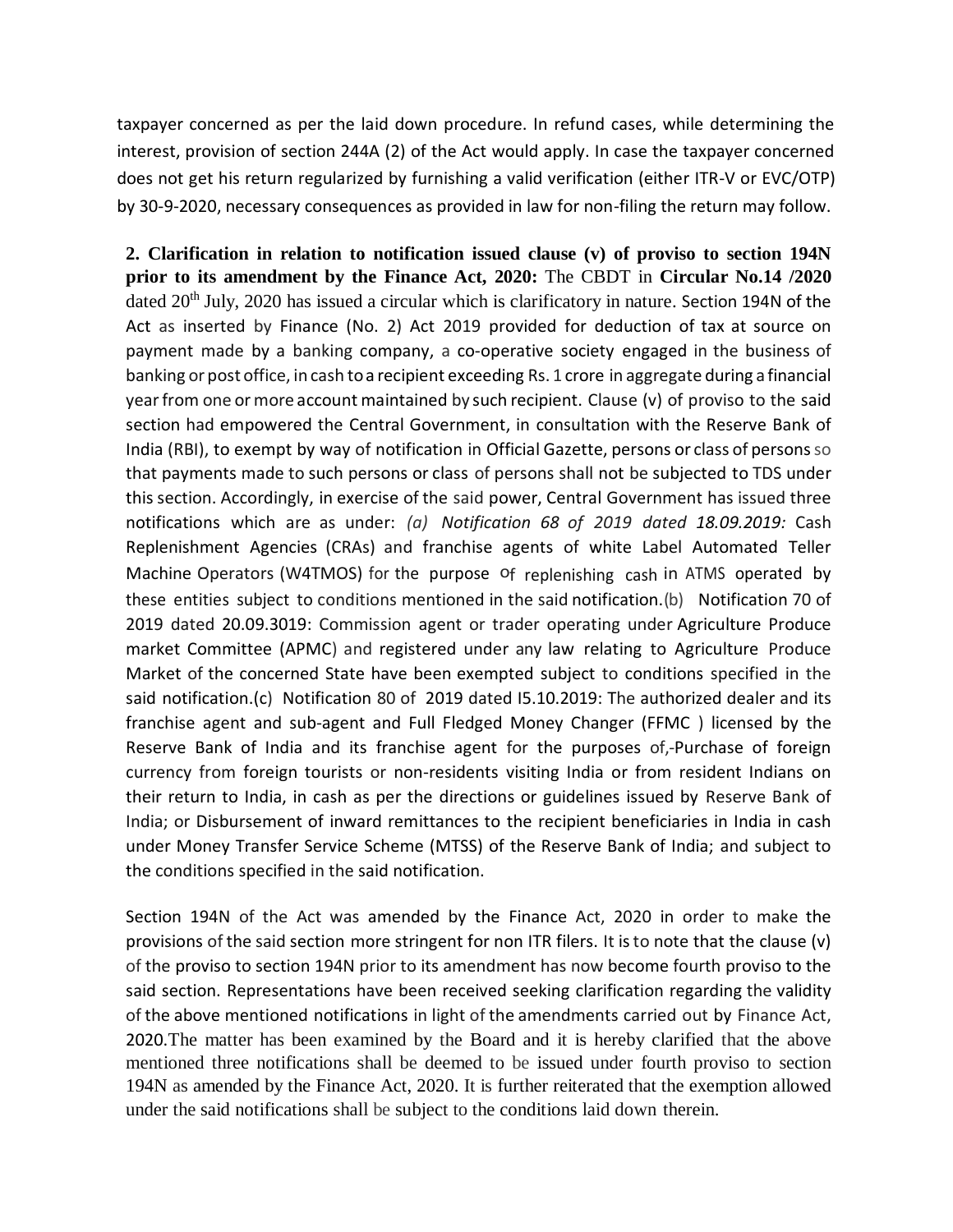**3. Exemption in the case of employees opting section 115BAC from the assessment year 2021-22 onwards:** The CBDT in Notification No.G.S.R. 415(E) dated 26.06.2020 in exercise of the powers conferred by section 115BAC (2) read with section 295 has amended rule 2BB by inserting sub-rule (3) and has inserted further proviso after the proviso in clause (iii) in sub-rule (7) of rule 3 by means of Income-tax ( Thirteenth Amendment) rules,2020.

The following allowances are eligible for exemption under section 10(14): ( a) any allowance granted to meet the cost of travel on tour or on transfer ; (b) any allowance ,whether, granted on tour or for the period of journey in connection with transfer, to meet the ordinary daily charges incurred by an employee on account of absence from his normal place of duty; and (c) any allowance granted to meet the expenditure incurred on conveyance in performance of duties of an office or employment of profit. Provided no free conveyance is provided by the employer for (c) above.

At serial no.11 of the table below sub-rule (2) "to the extent and subject to the conditions , if any, specified therein". Serial no.11 deals with transport allowance granted to an employee who is blind or deaf and dumb or orthopaedically handicapped with disability of lower extremities, to meet his expenditure for the purpose of commuting between the place of residence and place of duty. Thus, in such cases subject to the conditions it is eligible for exemption even in the case of those employees who have opted for section 115BAC for the assessment year 2021-22 or any subsequent year(s).

In rule 3, in sub-rule (7), in clause (*iii*), after the proviso, a further proviso shall be inserted. This is meant to deny the exemption provided in the first proviso in respect of free food and non- alcoholic beverage provided by such employer through paid voucher. Thus free food and non-alcoholic provided during office hours shall be considered as taxable perquisite in the case of an employee, being an assessee, who has exercised option under sub-section (5) of section 115BAC.

**4. Instruction for processing of returns with refund claims under section 143(1) beyond the prescribed time limits in non-scrutiny cases:** The CBDT in Circular F.No.225/98/2000/ITA-II dated 10.7.2020 took notice of the fact that due to certain technical issues or for other reasons not attributable to the assessees concerned, several returns for various assessment years up to the assessment year 2017-18 which were otherwise filed validly under section 139 or 142 or 119 of the Income-tax Act 1961 could not be processed under sub-section (1) of section 143 of the Act. Consequently, intimation regarding processing of such returns could not be sent within the period of one year from the end of the financial year in which such returns were filed as prescribed in the second proviso to sub-section (1) of section 143 of the Act. This has led to a situation where the taxpayer is unable to get his legitimate refund in accordance with provisions of the Act, although the delay is not attributable to him.

To resolve the grievances of such taxpayers, Board had earlier issued instructions/orders under section 119 of the Act from time to time relaxing the prescribed statutory time limit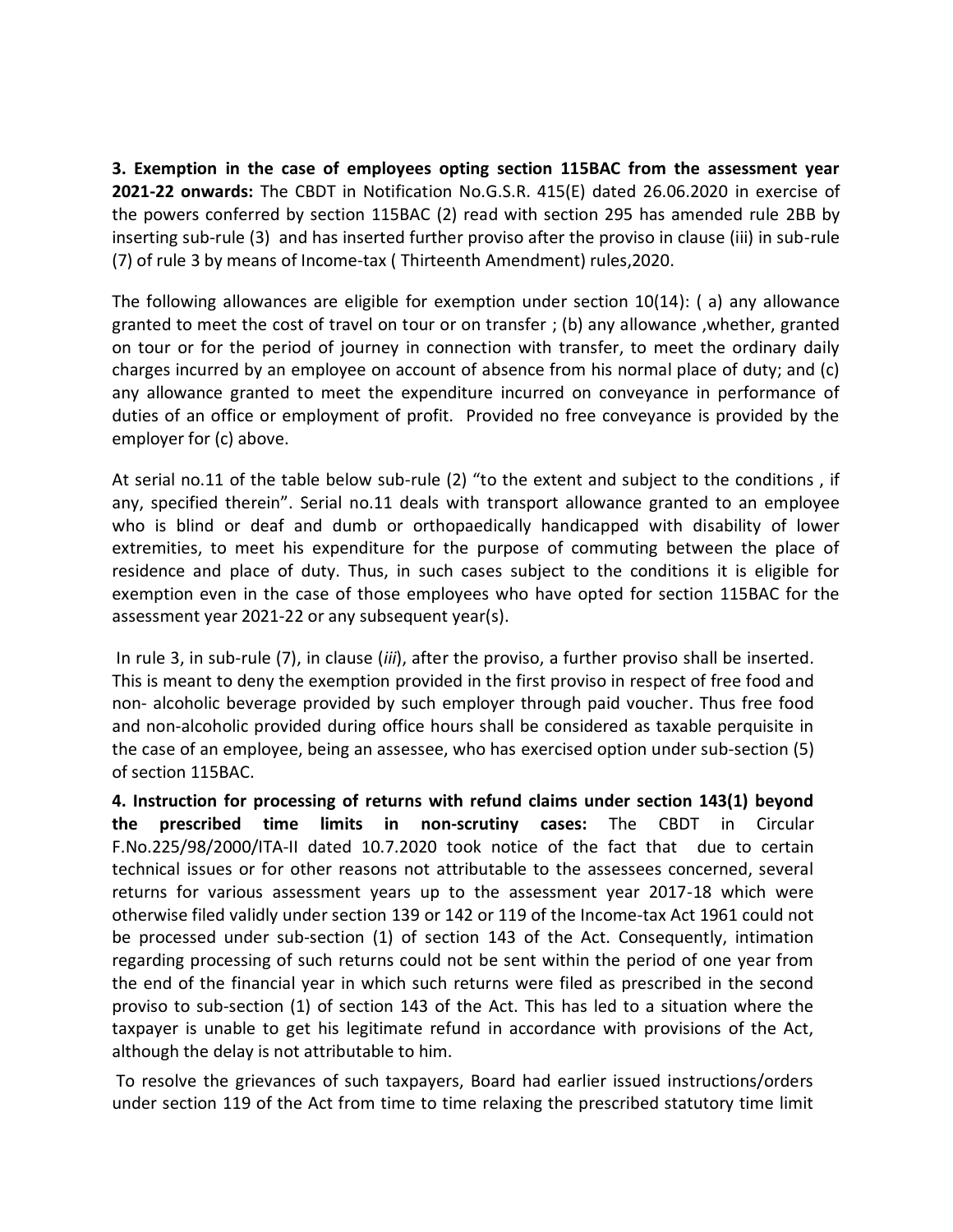for processing of such validly filed returns with refund claims in non-scrutiny cases. As per the latest order dated 5th August, 2019, time frame was given till **31-12-2019** to process such returns with refund claims.

The matter has been re-considered by Board in view of pending taxpayers' grievances related to issue of refund. To mitigate genuine hardship being faced by the taxpayers on this issue, Board, by virtue of its powers under section 119 of the Act, hereby relaxes the timeframe prescribed in second proviso to sub-section (1) of section 143 and directs that all validly filed returns up to assessment year **2017-18** with refund claims, which could not be processed under sub-section (1) of section 143 of the Act and which have become timebarred, subject to the exceptions mentioned in para below, can be processed now with prior administrative approval of Pr.CCIT/CCIT concerned and intimation of such processing under sub-section (1) of section 143 of the Act can be sent to the assessee concerned by **31-10- 2020.** All subsequent effects under the Act including issue of refund shall also follow as per the prescribed procedures. To ensure adequate safeguards, it has been decided that once administrative approval is accorded by the Pr.CCIT/CCIT, the Pr.CIT/CIT concerned would make a reference to the Pr.DGIT(Systems) to provide necessary enablement to the Assessing Officer on a case to case basis.

The relaxation accorded above **shall not be applicable** to the following returns:

- (*a*) returns selected in scrutiny;
- (*b*) returns remain unprocessed, where either demand is shown as payable in the return or is likely to arise after processing it;
- (*c*) returns which remain unprocessed for any reason attributable to the assessee.

**5. Effect of amendment of section 40(a)(ia) by Finance Act, 2012 is retrospectively applicable:**  In CIT v. S.M.Anand (2020) 422 ITR 209 (Karn) the substantial question of law before the court was, whether the second proviso to section 40(a)(ia) inserted by the Finance Act,2012 is retrospectively applicable right from the date of insertion of the section. The second proviso provides relief to the payer of disallowance under the said section if the payee has paid tax on that income. The court citing apex court decision in the case of CIT v. Vatika Township (P) Ltd (2014) 367 ITR 466 (SC) held that the second proviso to section 40(a)(ia) is retrospectively applicable. Thus when the payee has paid tax, the disallowance envisaged by section 40(a)(ia) would not apply. The Revenue may ask the payer to pay interest for the delay in depositing tax. The period of delay would be the normal date of tax deduction and up to the date of payment of tax by the payee.

**6. When the assessee has discharged his onus of proof, the Revenue must rebut such view to levy tax or penalty:** In Adithiya Gears Ltd v. Asst.CIT (2020) 422 ITR 218 (Mad) the assessee obtained unsecured loan of Rs.4.10 lakhs. The amounts were received from the managing director, paternal uncle of the managing director and a family friend of the managing director.